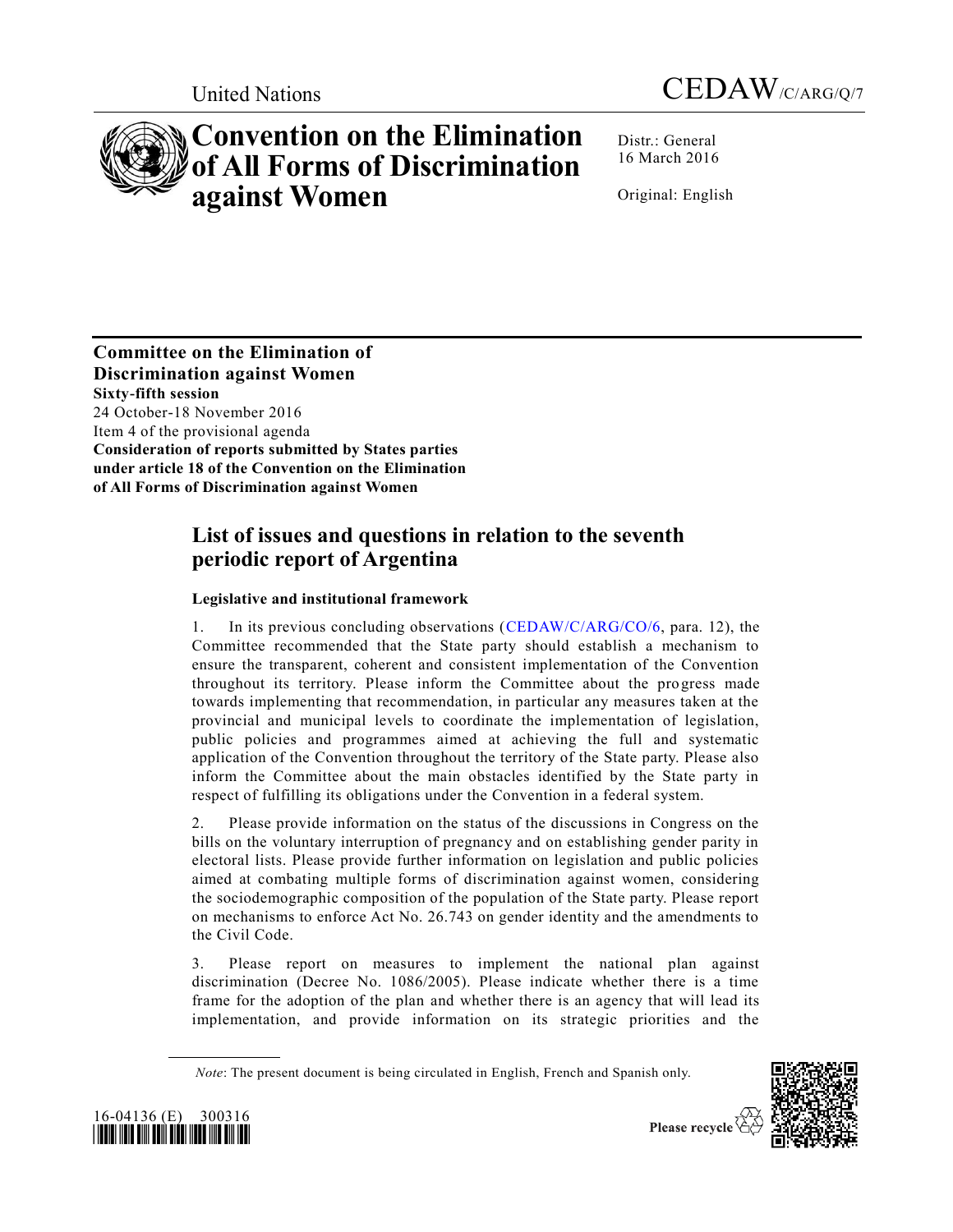involvement of women's non-governmental organizations in its preparation and implementation. Please report on the development of plans on equality of opportunity at the national, provincial and municipal levels. Please provide information on any court cases in which the Convention has been invoked or directly applied or referred to in court proceedings. Please indicate how the State party is enhancing the awareness and knowledge of women about their rights under the Convention and about the communications and inquiry procedures under the Optional Protocol.

#### **Access to justice**

4. Please provide information on the measures taken to create the conditions necessary for women to have access to justice and to enhance, in the relevant languages, women's legal literacy and awareness of and capacity to claim their rights. Please provide information about legal aid in all areas of law and the judicial remedies available to women, including women in rural areas and indigenous women; please also provide information on accessible formats for women with disabilities. Please provide information on the design and implementation of training programmes for law enforcement officials at the national, provincial and municipal levels on all aspects of women's access to justice, in accordance with the Committee's general recommendation No. 33 (2015) on women's access to justice.

5. In its seventh periodic report, the State party reports on the justice processes for crimes against humanity and highlights the progress made in terms of the investigation and prosecution of crimes against sexual fre edom  $(CEDAW/C/ARG/7,$  para. 58).<sup>1</sup> Please provide information on the measures to provide redress for crimes committed against women during the military dictatorship, in particular decisions issued by the courts to ensure appropriate and comprehensive reparations and compensation for victims.

#### **Women and peace and security**

6. In paragraph 70 of the report, the State party refers to the process for approval of a national plan of action for the implementation of Security Council Resolution 1325 (2000). Please provide updated information on the status of the plan, including whether it has been adopted by the Government, its goals and the extent and nature of the involvement by women in its preparation. In the light of the Committee's general recommendation No. 30 (2013) on women in conflict prevention, conflict and post-conflict situations, please provide information on the existence of mechanisms to assess the impact on women's rights of the deployment of State party national officials in conflict areas.

#### **National machinery for the advancement of women**

7. Please provide information on the status of the National Women's Council and measures taken to strengthen its role at the national, provincial and municipal levels. Please provide specific information on the human resources and budgetary allocation required to strengthen the national machinery at all levels and on the coordination mechanisms to accomplish its mandate. Please indicate to what extent

**\_\_\_\_\_\_\_\_\_\_\_\_\_\_\_\_\_\_**

<sup>&</sup>lt;sup>1</sup> Unless otherwise indicated, paragraph numbers refer to the seventh periodic report of Argentina.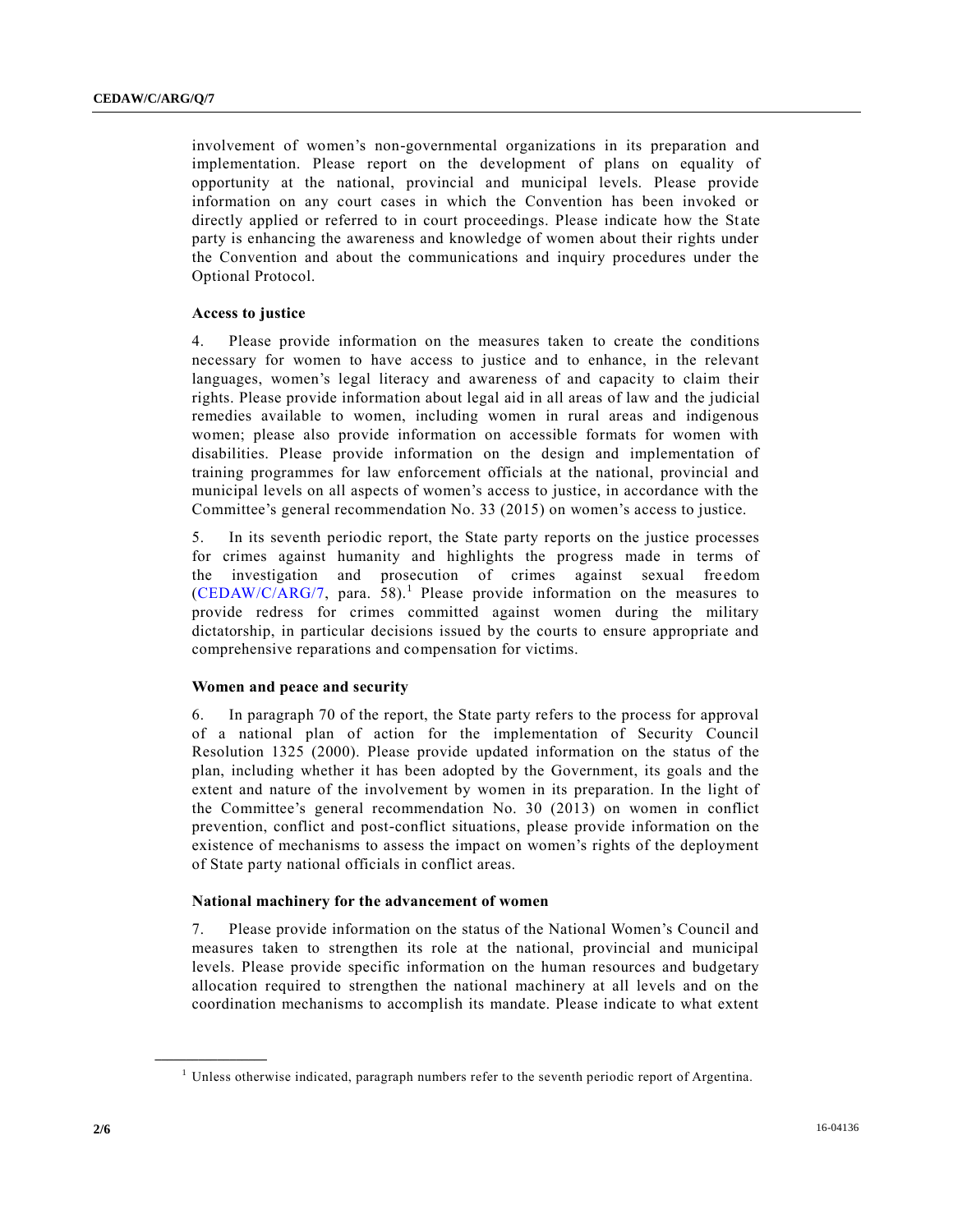women and their organizations have participated in the implementation of the strategies and programmes of the Council.

#### **Stereotypes and harmful practices**

8. Please report on measures taken to combat discriminatory practices and traditional stereotypes that impede the full enjoyment by women of their human rights in the social, economic and political spheres and in family relations. Please also provide information on measures and mechanisms to identify and eliminate traditional attitudes, customs and harmful practices that discriminate against indigenous, aboriginal and Afro-descendent women.

#### **Violence against women**

9. Please provide updated information on the enforcement of Act No. 26.485 on the prevention of violence against women by all provinces in the State party and on the progress made in implementing the national plan of action envisaged under the Act (para. 36). Please provide information on strategies aimed at preventing all forms of violence against women and on shelters, counselling, rehabilitation and support services for women who are at risk of violence, in line with the Committee's general recommendation No. 19 (1992) on violence against women. In paragraph 42 of the report, the State party refers to a cooperation agreement between the National Women's Council and the National Institute of Statistics and Censuses to create a unified registry of cases of violence against women. Please provide information on the current status of the unified system, as well as information and data, disaggregated by region, on the prevalence of femicide and other forms of violence against women in private and public settings. Please report on the results of prosecutions and convictions of perpetrators of gender-based violence. Please provide information on protocols to address violence against girls, boys and adolescents, combat corporal punishment and ensure redress in cases of violence, in particular against girls.

10. Please provide data disaggregated by age and ethnicity, as well as data on the geographical location of shelters for women who are victims of violence. Please describe the measures that have been adopted to ensure that women with disabilities have access to temporary shelters. Please inform the Committee about measures taken to provide counselling and psychological redress for all women who are victims of violence. Please report on the scope of the mediation in criminal procedures and its impact on women who have been victims of any form of violence. Please also provide information on the incidence of hate crimes against lesbians and bisexual and transgender women, prevention mechanisms and data on reported cases, prosecutions and convictions of perpetrators of such crimes.

#### **Trafficking in women and exploitation of prostitution**

11. The State party mentions a national programme to combat human trafficking and exploitation and protect and assist the victims thereof (para. 48). Please provide information on its current implementation, goals and monitoring indicators both at the national and provincial levels. Please inform the Committee about the mechanisms aimed at preventing trafficking in women, including joint strategies with countries of origin, in particular countries sharing its borders. Please also provide information on the investigation, prosecution and punishment of trafficking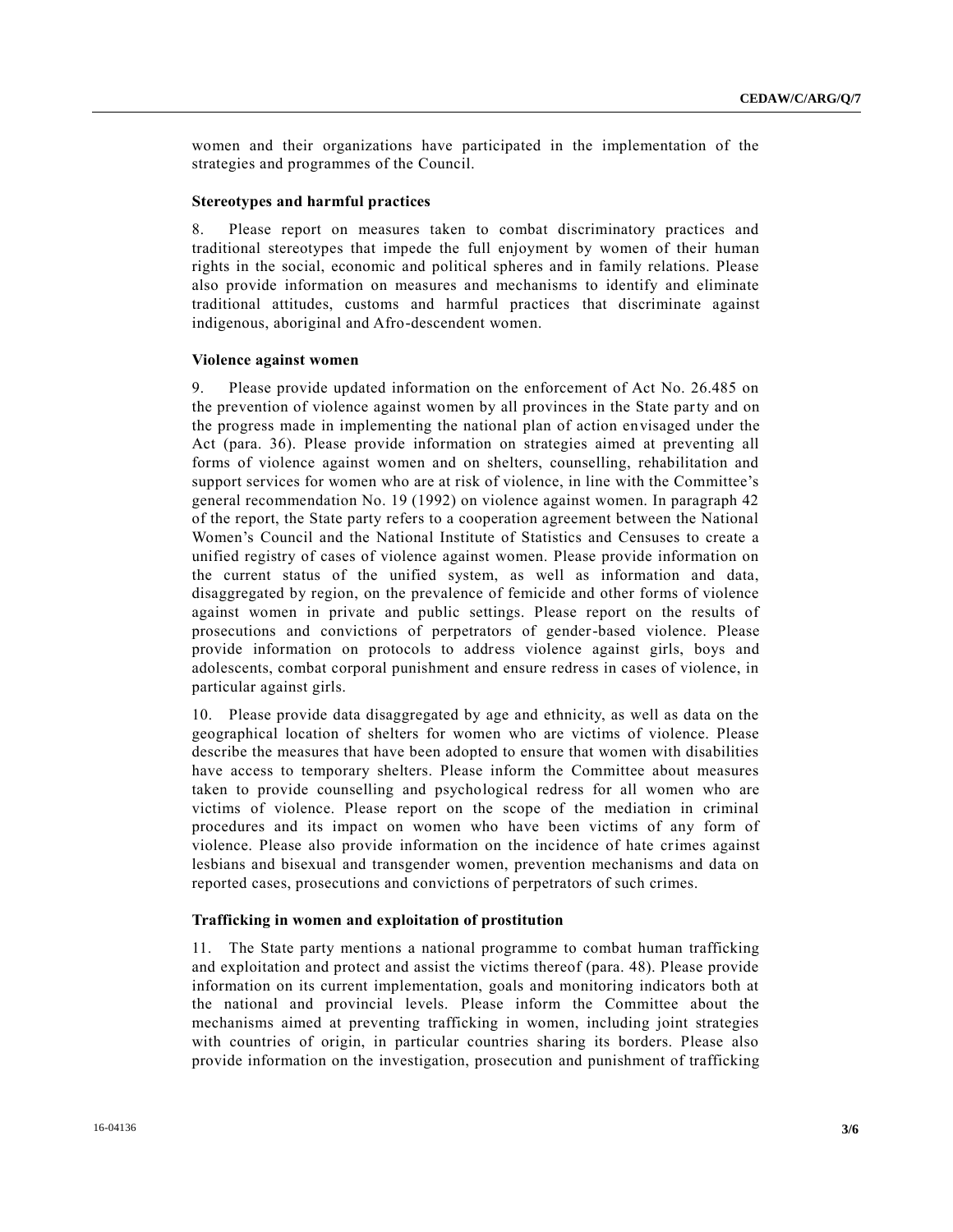offenders and indicate whether there are policies to provide assistance and legal support to women and girls who are victims of trafficking, including women who are exploited in forced prostitution. Please provide information on the number of women who are victims of exploitation of prostitution and the measures taken to discourage the demand for prostitution.

#### **Participation in political and public life**

12. Please provide updated information on women in the executive branch and measures taken to ensure parity in the composition of the Cabinet. Please also update the Committee on the current representation of women in the judicial and legislative branches. Please indicate the specific measures that have been taken with respect to women candidates seeking election to public bodies, including support for campaign funding, the provision of technical advice, specific training on public policies and governance and increased visibility. Please report on measures taken to prevent harassment and violence against women in political parties.

13. Please indicate any measures adopted or envisaged by the Government, including through the adoption of temporary special measures in accordance with article 4 (1) of the Convention and the Committee's general recommendation No. 25 (2004) on temporary special measures, to increase the presence of women in the executive branch and in managerial positions, as well as in the judiciary, including the Supreme Court of Justice, the appeal chambers at the provincial level and the lower courts. Please provide information on the current processes for appointment to such positions and any measures taken to ensure that women can compete on an equal basis with men for positions in public office.

#### **Education**

14. Please provide data disaggregated by sex on enrolment, attendance and dropout rates at all levels of education, including vocational education, especially in rural areas, as well as among indigenous, Afro-descendent and migrant communities. Please report on women with disabilities in the mainstream education system, at all levels of education. Please provide information on measures taken to ensure access to education by indigenous Afro-descendent and rural women. Please provide information on strategies carried out by the State party to mainstream gender in curricula and to ensure that teaching methodologies address gender stereotypes and promote equality between women and men. Please provide information on temporary special measures to promote and facilitate the enrolment of women in university programmes, in particular in areas such as engineering and technology.

#### **Employment**

15. The State party acknowledges that women continue to face vertical and horizontal segregation in employment (para. 84). Please provide information on the strategies to ensure equal access by women to employment opportunities, in particular to the formal labour market, and measures taken to overcome the gap in average income between women and men. In paragraph 87, it is indicated that, historically, domestic work and care activities have been associated with women; it is also indicated that the State party adopted Act No. 26.844 on the rights of women domestic workers in 2013. Please provide information on measures taken to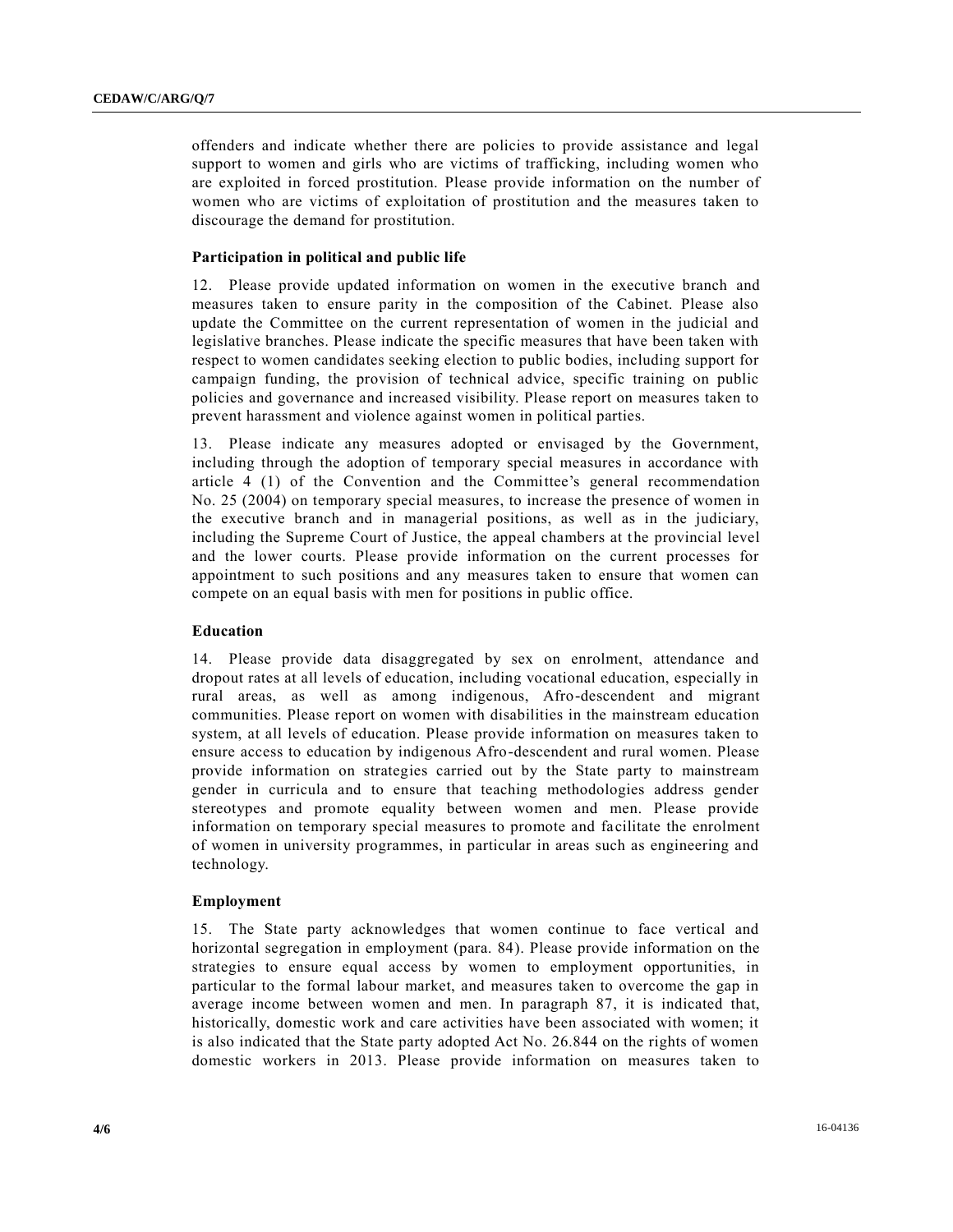recognize and protect women in care work, including plans to ensure social security protection, and on measures taken to monitor the implementation of the duties of employers in the area of domestic work. Please report on measures taken to ensure that all women benefit from paid maternity leave. Please provide information on girls who are victims of child labour, in particular migrant girls engaged in domestic work. Please report on measures taken to promote the rights of lesbian, bisexual and transgender women in the employment domain.

#### **Health**

16. Please provide information on the implementation of hospital protocols for non-punishable abortion. Please inform the Committee whether the State party has imposed sentences on women for abortion. Please also report on awareness-raising programmes to reduce early pregnancies among girls through education campaigns, in particular by providing age-appropriate sexual and reproductive health and rights education in schools at all levels. Please report on measures taken to ensure access to sexual and reproductive health-care services by disadvantaged groups of women, such as women with disabilities, rural, migrant, indigenous and Afro-descendent women and other women facing intersecting forms of discrimination. Please provide information on access to health care by women living with HIV/AIDS and on measures taken to prevent discrimination in access to sexual and reproductive health-care services and to eliminate mother-to-child transmission.

#### **Rural women**

17. Please provide information on measures taken to improve participation by rural women in decision-making processes at the local level, in particular within rural organizations. Please report on policy measures and programmes, as well as budgets allocated for rural women, and on measures taken to facilitate their access to banking services. Please report on measures adopted by the State party to increase women's access to and ownership of land and resources. Please provide information on rural women who are beneficiaries of labour contracts and measures taken to monitor the implementation of the adjustable minimum living wage in rural areas. In paragraph 89, the State party refers to the adoption of Act No. 26.727 on rural labourers, which provides for new standards for hiring rural workers. Please provide information on measures taken to ensure equality of women and men in the enforcement of the Act and to ensure that the rights of rural women are appropriately protected. Please also inform the Committee about monitoring mechanisms to assess progress made in the implementation of the Act.

#### **Disadvantaged groups of women**

18. Please provide information on strategies and programmes to eliminate discrimination against indigenous and Afro-descendent women and to combat situations of poverty among such women. Please also inform the Committee of how national public policies in various fields address the specific needs of indigenous and Afro-descendent girls and women. Please provide information on the protection of the rights of indigenous women in connection with the implementation of new megaprojects and development and foreign investment projects.

19. Considering the Committee's general recommendation No. 32 (2014) on the gender-related dimensions of refugee status, asylum, nationality and statelessness of